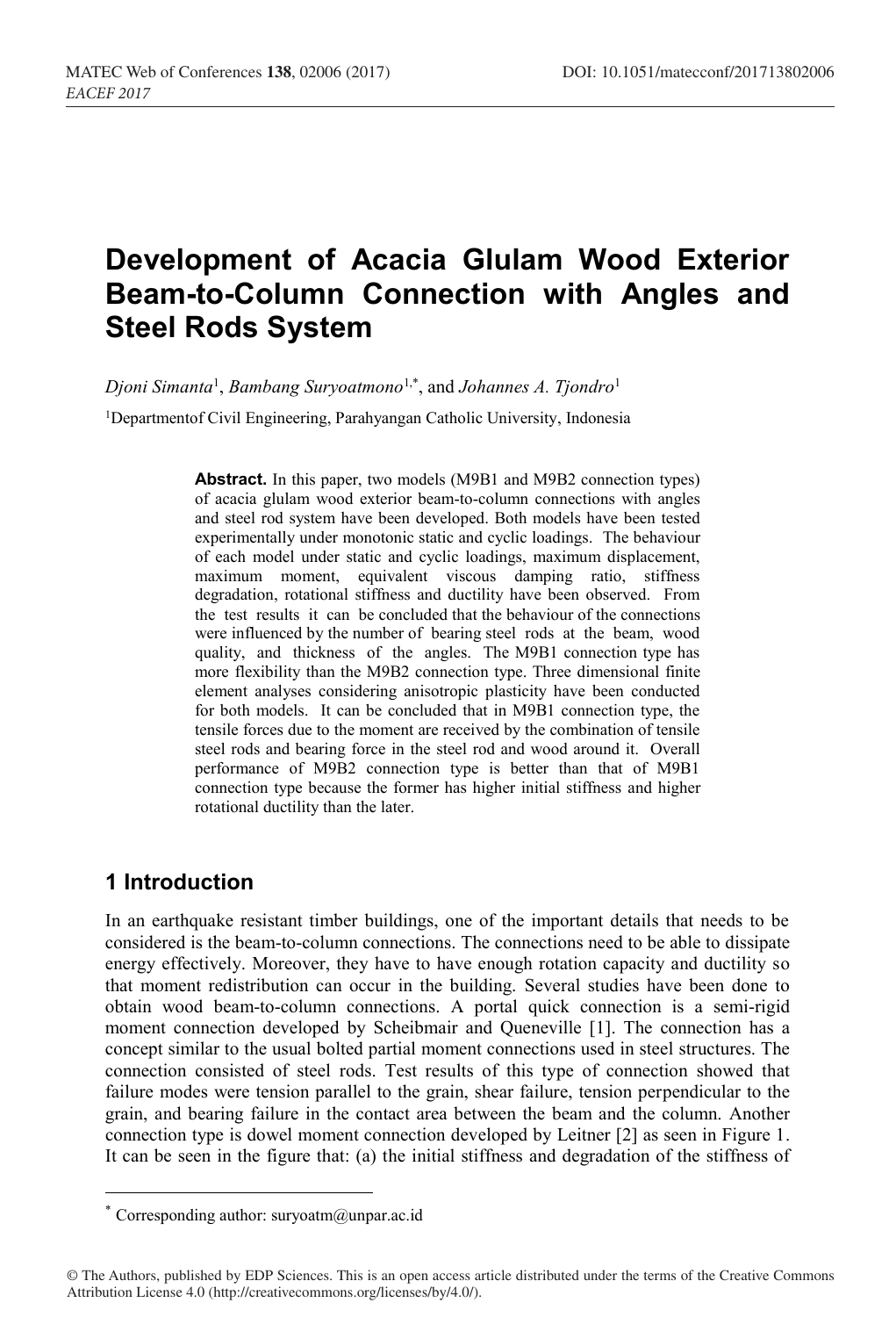the two models is very different, (b) pinching occurs in experimental cyclic test results, and (c) the plastic behaviour of the material is not modelled sufficiently in the numerical model.



**Fig. 1.** Moment connection developed by Leitner under cyclic loading (a) Experimental setup, (b) hysteretic loop of experimental test and finite element analysis [2]

In this paper, two models (M9B1 and M9B2 connection types) of acacia glulam wood exterior beam-to-column connections with angles and steel rod system have been developed. What is meant by the exterior connection here does not mean the connection is exposed to the weather, but the connection between the column and the beam exists only on one side of the column. The first model uses one dowel steel rod parallel to the grain and the second one uses two dowel steel rood parallel to the grain. Figure 2 and 3 show the dimensions of M9B1 and M9B2 models, respectively. The presence of steel rod and steel angle in each model is intended to add its ductility. Both models have been tested experimentally and numerically under monotonic static and cyclic loadings. The maximum displacement, maximum moment, equivalent viscous damping ratio, stiffness degradation, rotational stiffness, and ductility have been observed. Simanta et.al [3] discusses the experimental results in more detail. On the other hand, this paper discusses the numerical (finite element) analysis results.



**Fig. 2.** Dimensions of beam-to-column connection with one steel rod in the beam, type M9B1.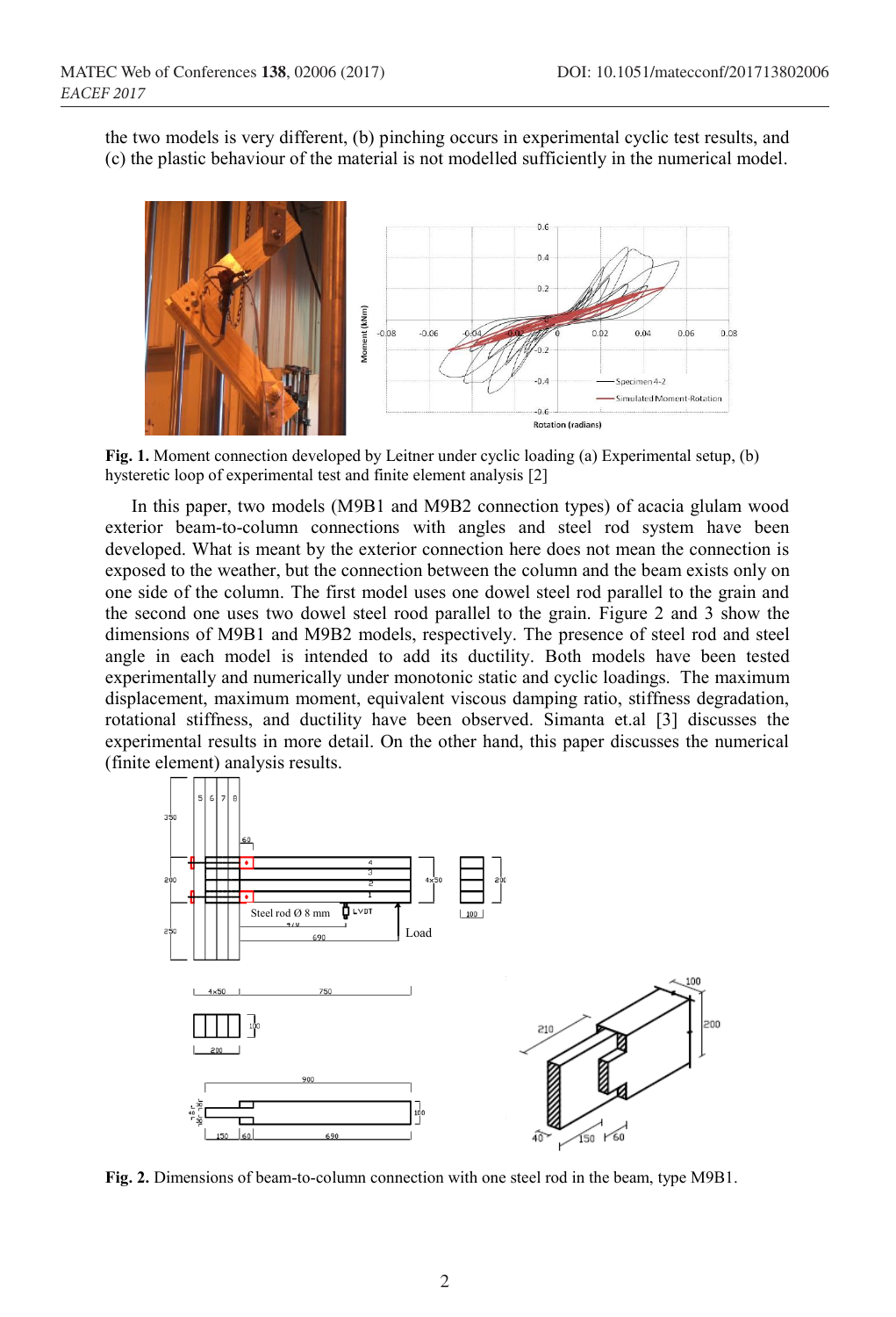

**Fig. 3.** Dimensions of beam-to-column connection with two steel rods in the beam, type M9B2.

Both types of connection basically use the concept in the steel structure connection, where the bending moment is received by the tensile steel. Then, the tensile force is transferred by a sufficiently rigid steel angle to the lateral steel rods providing a bearing strength to the glulam beam section. The shear force is assumed to be carried by a rigid shear key in the form of a wooden pen that is part of a glulam wood beam that pierces the column. Figure 4 shows the picture of the developed beam-to-column connection.



**Fig. 4.** Acacia glulam wood exterior beam-to-column connection with angles and steel rods system, (a) M9B1 connection type, (b) M9B2 connection type [3].

## **2 Non-linear finite element analysis (FEA)**

Experimental tests of wood connections in general require the availability of wood which is quite a lot and requires a considerable cost. Therefore, the use of a nonlinear finite element program capable of simulating the 3D model of the connection would be very useful in the research to complement the experimental test results. The finite element program needed to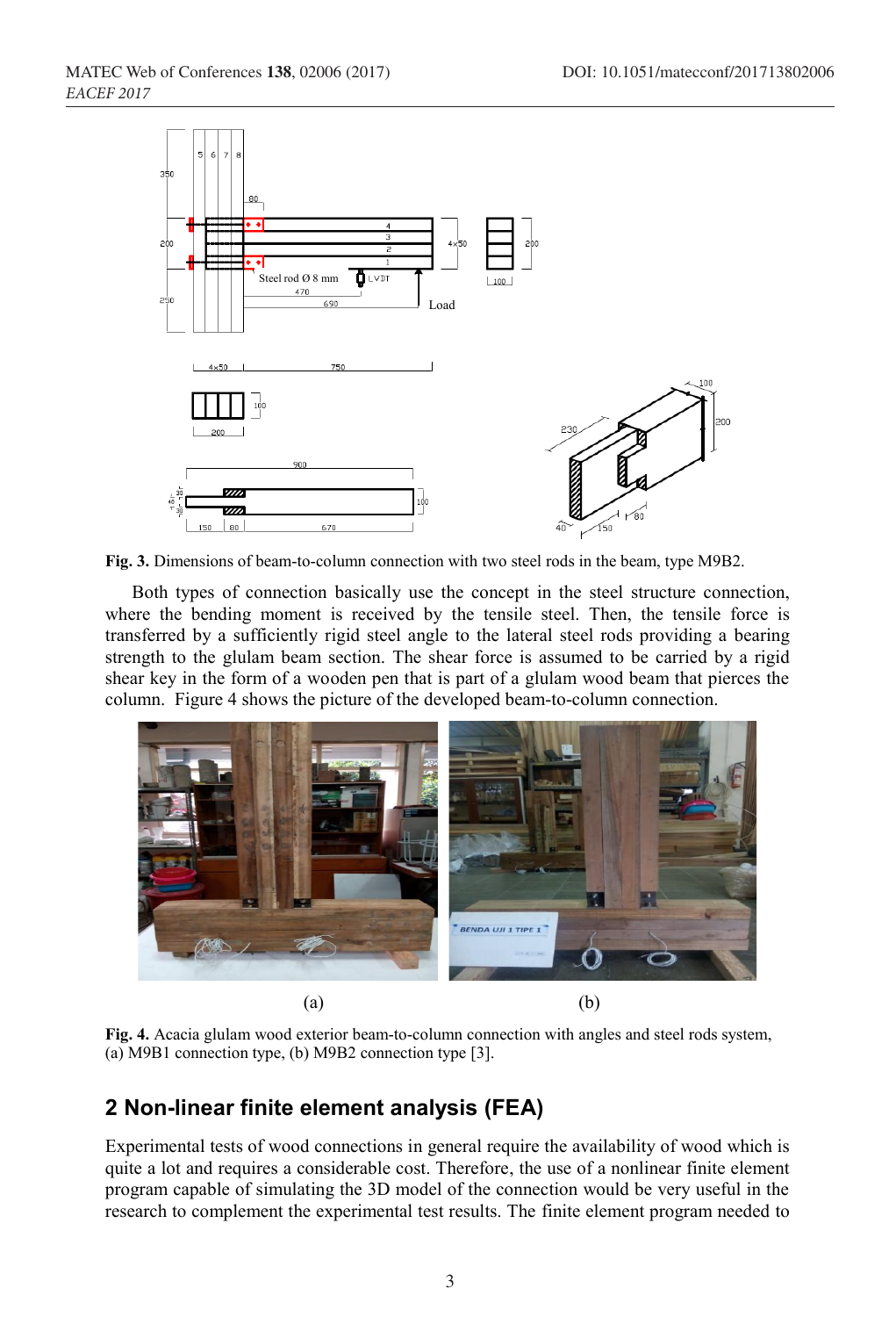simulate the behaviour of the beam-to-column connection developed in this paper is the one capable of modelling orthotropic, transverse isotropic and anisotropic plasticity behaviour for wood materials, and various contact behaviour between each part of the connection. Non-linear finite element analysis was performed using ANSYS version 15, or specifically ANSYS Workbench as a CAD system that facilitated the modelling of complex geometric shapes. ANSYS Workbench automatically establishes contact elements and performs meshing according to the geometry of the elements modelled through its designer model. The results of this finite element analysis are compared with experimental results.

The 3D non-linear finite element analysis to study the behaviour of the beam-to-column connection utilizes SOLID45 element with 8 nodes as seen in Figure 5. In this SOLID45 element the plasticity condition is characterized by reversible strain that occurs in a material when a given stress level is achieved by defining the bilinear stress-strain relation as seen in Figure 6.



**Fig. 5.** Element SOLID45 with 8 nodes in ANSYS used in finite element analysis of the beam-tocolumn connection [4].



**Fig. 6.** Bilinear stress-strain relation in anisotropic plastic behaviour model [5]

#### **2.1 Wood mechanical properties**

The wood orthotropic properties used as input data for the finite element analysis using ANSYS are expressed in the *L* (longitudinal)*, R (*radial*),* and *T* (tangential) directions as seen in Table 1. The values are obtained from the compression test parallel and perpendicular to the grain according to ASTM D143 [6]. Wood mechanical properties for considering bearing obtained from test results according to ASTM D5764 [7] and used in finite analysis are shown in Table 2. The wood lamina identified as *A, C, D, E, F, G, H* and *I* are the wood lamina used to form glulam columns and beams in the tested beam-tocolumn connection and modelled in the finite element analysis. To account for the strain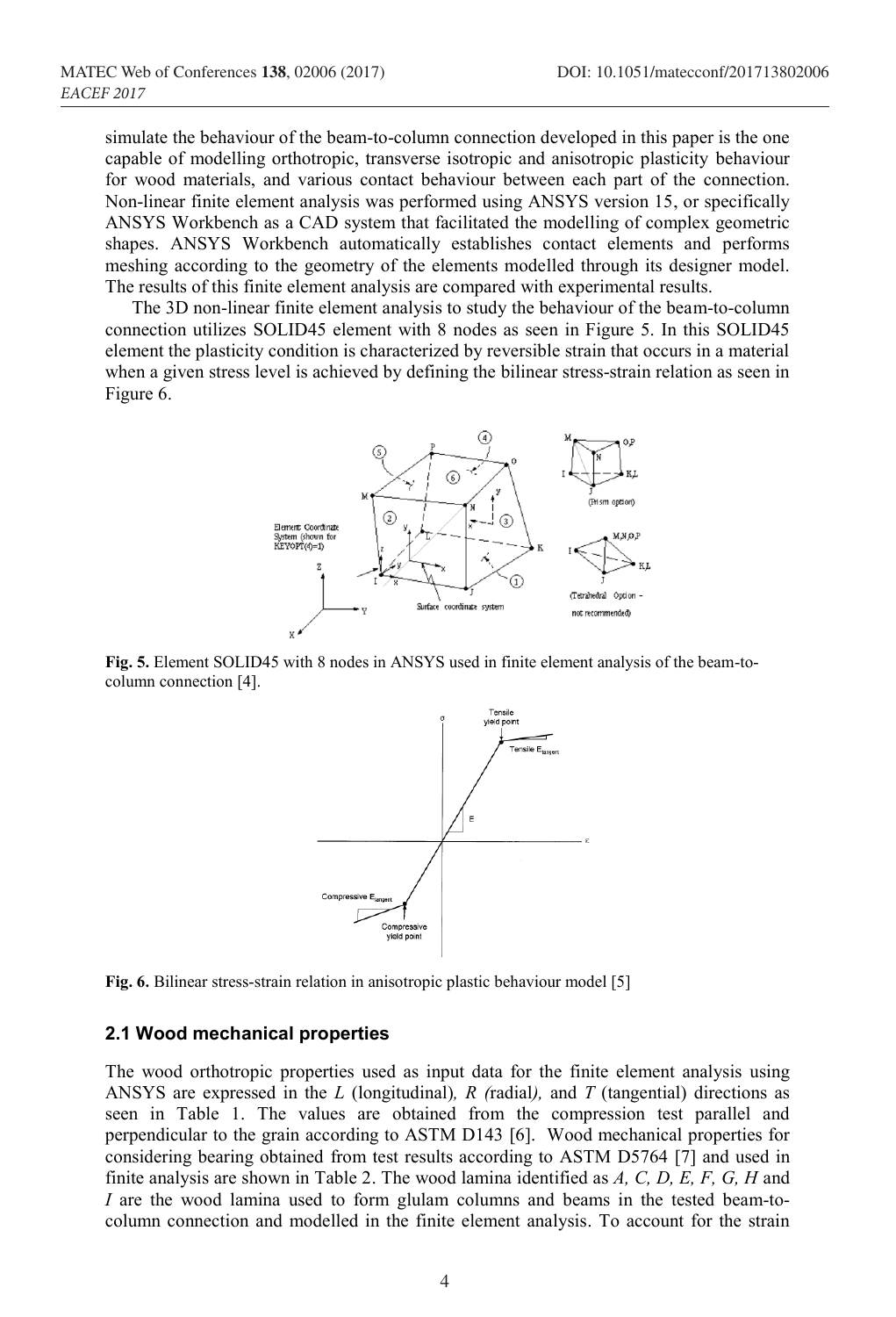hardening of the compressive moduli of elasticity (*EL*, *ET*, and *ER*) and shear moduli (*GLT*, *GRT*), all moduli are multiplied by 0.01 [5].

| Lamina       | $E_L$                | $E\tau=E_R$ | $\sigma_L$ | $\sigma\tau = \sigma R$ $v_{LT}$ $v_{RT}$ $v_{TL}$ |  | $G_{LT}$                                                                                              | $\bm{G}$ RT | $\left  \gamma_{LT} \right  \gamma_{RT}$ $\tau_{LT}$ |  | $\tau_{RT}$ |
|--------------|----------------------|-------------|------------|----------------------------------------------------|--|-------------------------------------------------------------------------------------------------------|-------------|------------------------------------------------------|--|-------------|
| $\mathbf{A}$ | 7242.64 459.00 26.54 |             |            |                                                    |  | 8.55 0.29 0.43 0.02 850.32 160.02 0.01 0.02 5.88 13.55                                                |             |                                                      |  |             |
| C            | 5734.38 919.58 36.18 |             |            |                                                    |  | 8.52 0.30 0.35 0.05 1026.74 339.58 0.00 0.01 4.55 7.90                                                |             |                                                      |  |             |
| D            | 8020.05 511.83 49.09 |             |            |                                                    |  | $9.94 \mid 0.34 \mid 0.26 \mid 0.02 \mid 933.96 \mid 202.37 \mid 0.01 \mid 0.02 \mid 6.78 \mid 14.57$ |             |                                                      |  |             |
| E            | 4569.921388.46126.31 |             |            |                                                    |  | 7.17 0.20 0.28 0.02 628.74 151.43 0.01 0.01 4.61 9.39                                                 |             |                                                      |  |             |
| F            | 9537.34 497.57 46.96 |             |            |                                                    |  | 7.25 0.21 0.28 0.01 1038.53 194.36 0.01 0.01 5.29 12.23                                               |             |                                                      |  |             |
| G            | 7676.45 584.13 39.53 |             |            |                                                    |  | 14.13 0.32 0.37 0.02 972.09 212.56 0.01 0.02 9.20 19.68                                               |             |                                                      |  |             |
| H            |                      |             |            |                                                    |  | 7705.64 924.15 44.12 13.86 0.19 0.15 0.02 1253.06 401.63 0.01 0.01 8.15 14.40                         |             |                                                      |  |             |
| $\mathbf{I}$ | 7846.15 338.23 35.36 |             |            |                                                    |  | 6.59 0.31 0.41 0.01   764.82   119.71   0.01   0.02   5.01   12.66                                    |             |                                                      |  |             |

**Table 1.** Orthotropic properties of wood in finite element analysis. Moduli and stresses are in MPa.

**Table 2.** Orthotropic properties of bearing wood in finite element analysis. Moduli and stresses are in MPa.

|   | Wood EL $ E_T =E_R$ ol $ \sigma_T =\sigma_R$ $ v_{LT}  v_{RT}$ $ v_{TL} $ $G_{LT}$ $ G_{RT} $ $Y_{LT}  Y_{RT}$ $\tau_{LT}$                                 |  |  |  |  |  | $\tau_{RT}$ |
|---|------------------------------------------------------------------------------------------------------------------------------------------------------------|--|--|--|--|--|-------------|
| E | $\left 370.11\right 221.38\left 42.26\right 19.11\left 0.20\right 0.28\left 0.12\right 123.59\left 86.30\right 0.06\left 0.07\right 7.21\left 8.63\right $ |  |  |  |  |  |             |
| H | $(609.21 \, 333.79 \, 62.00 \, 27.90 \, 0.19 \, 0.15 \, 0.10 \, 198.03 \, 145.06 \, 0.05 \, 0.06 \, 10.85 \, 12.68)$                                       |  |  |  |  |  |             |

#### **2.2 Steel mechanical properties**

In the finite element analysis to obtain the behaviour of beam-to-column connection developed in this paper, the type of elements used to model steel rods and steel angle are SOLID186 and SOLID187. To take into account the plasticity in the analysis, stress-strain curve of steel tensile test results used in the ANSYS data is multi-linear isotropic hardening curve as seen in Figure 7. The curve is used as material property of steel rods. For steel angle, the material is assumed to behave as perfectly plastic isotropic material, with material properties as follows: yield stress  $F_y = 250$  MPa, modulus of elasticity  $E = 200000$ MPa, and strain hardening factor  $= 0$ .



**Fig. 7.** Multi-linear isotropic hardening stress (MPa) – strain curve for modelling steel rods.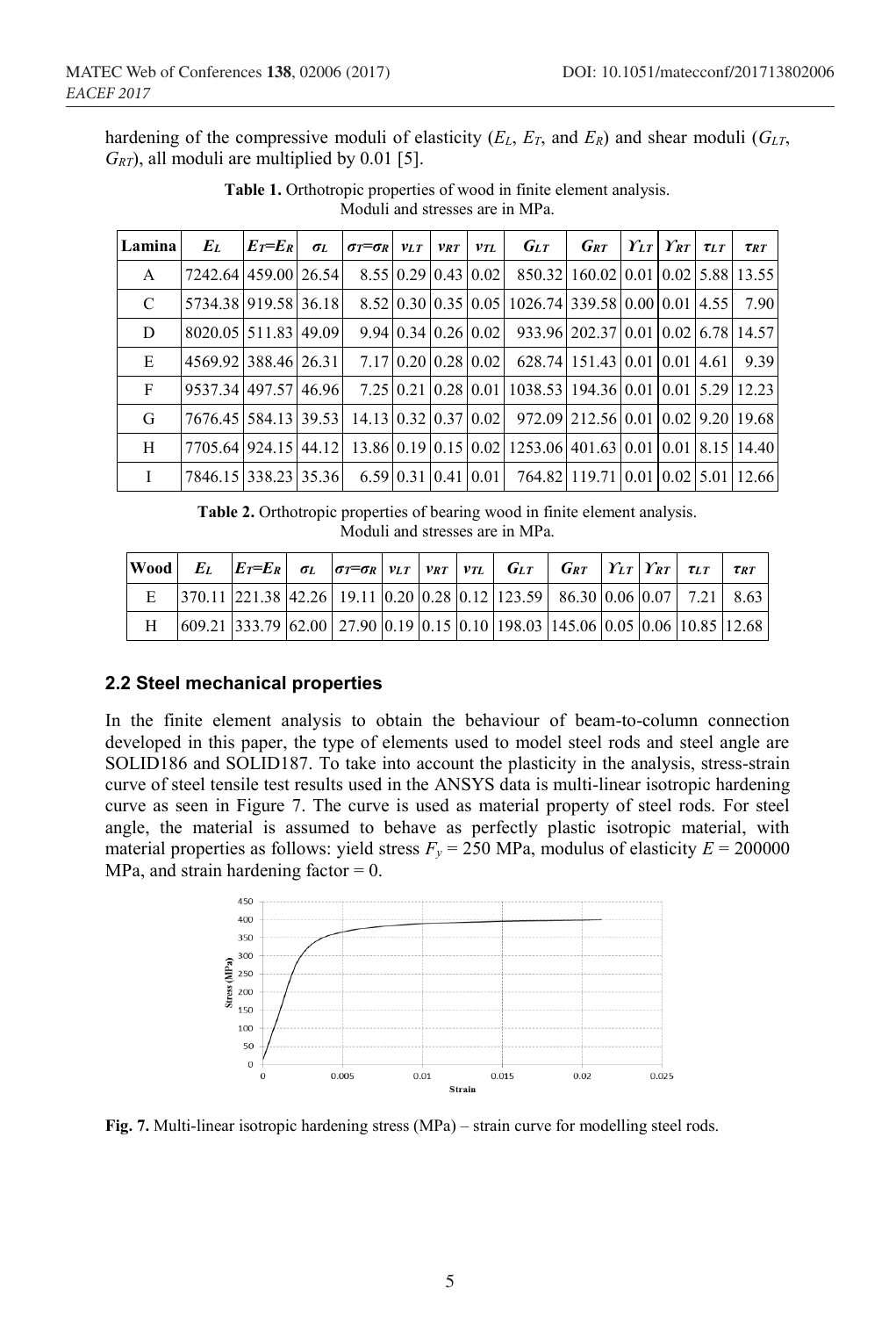#### **2.3 Modelling the connection for Finite Element Analysis**

Finite element mesh to model the beam-to-column connection is generated using ANSYS Workbench. Example of the mesh is shown in Figure 8. In ANSYS Workbench there are some basic options of the contact surface model that can be applied to the finite element model. It is very important to utilize the closest assumption to the reality.

Fully bonded between two surfaces assumes that the contact between both surfaces is perfectly attached so that there is no penetration, no separation and no sliding between both surfaces. Fully bonded is used in modelling contact between each wood lamina in glulam beam and column, between the steel angle and the nut, between the steel bar and the nut, and between the outer lamina of the column and the nut.



**Fig. 8.** Example of finite element mesh for studying the behaviour of the beam-to-column connection.

Between the beam pen and the column lamina surrounding it and between the beam lamina and steel angle, it is assumed that no separation exists between the surfaces. This means that one surface can slip without friction along the contact surface but both surfaces cannot separate.

In frictionless model there is no penetration on the contact surface, but both surfaces can slip without friction, and the formation of gap between both surfaces is allowed. Frictionless model is used in the contact surfaces between the column lamina and the steel rod, and in the contact surfaces of the column lamina with the steel angle.

In a situation where contact between surfaces cannot be modelled in ANSYS, it is suggested to use suppressed model. This means that contact between the two surfaces is not activated. Suppressed model is used in contact between steel angle and steel rods, between bearing steel rod and bearing wood in beam, and between steel angle and column.

There are two loading conditions applied to each finite element model, namely static monotonic and cyclic loadings in the form of line load at the beam end. The cyclic load applied to the connection is in accordance to the cyclic load of ISO [8] as seen in Figure 9.



**Fig. 9.** Cyclic loading of ISO for wood beam-to-column connection [8].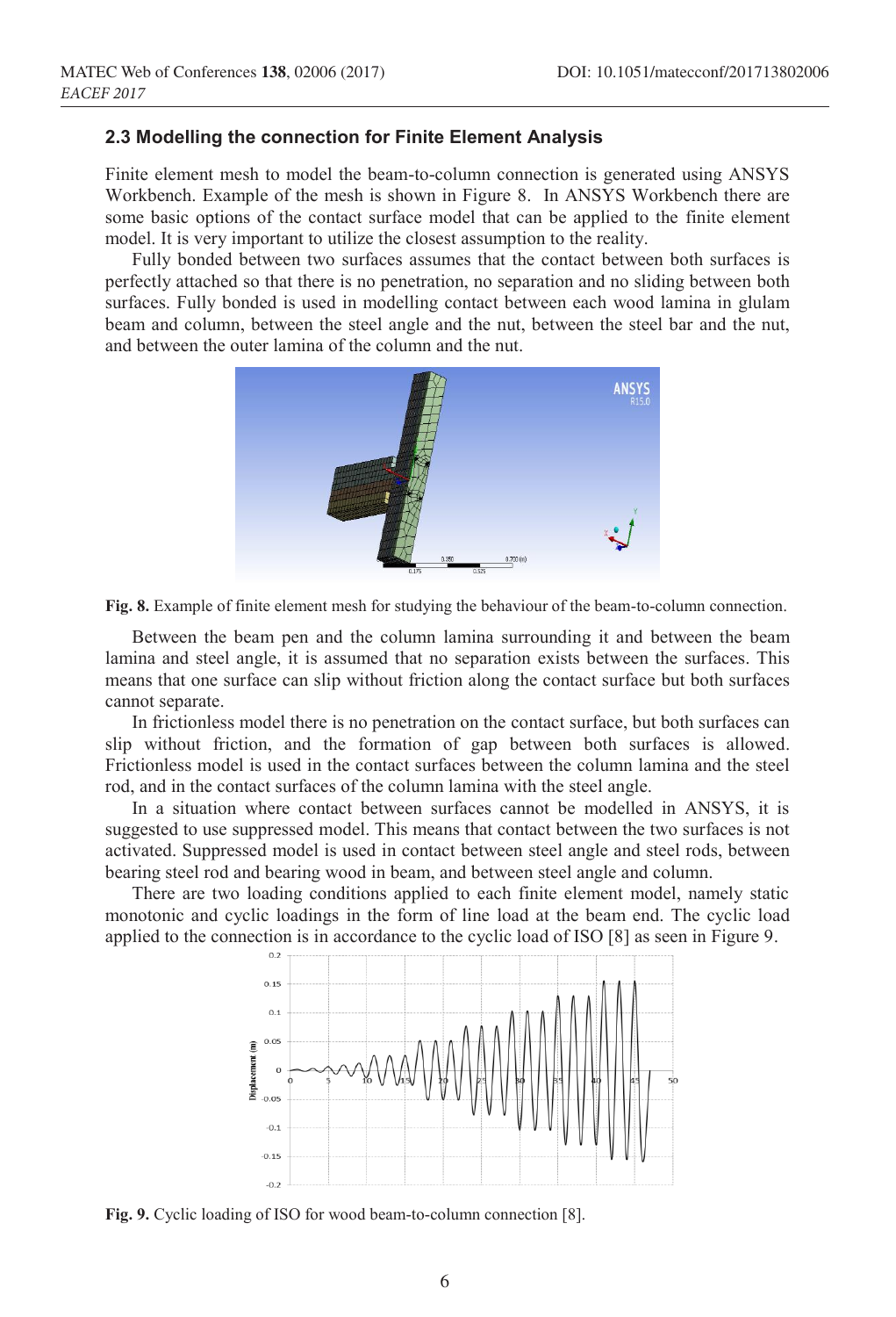Boundary conditions used in the finite element model are fixed support and frictionless support to model the supports at the top and bottom of the column, respectively.

Nonlinearity in the nonlinear finite element solution occurs because the analysis uses nonlinear material behaviour (plasticity) and contact surfaces between each part of the solid model. Nonlinear analysis solutions generally use iteration. In ANSYS Workbench, this iteration is performed using Newton-Raphson Method.

There are six connection models analysed depending on the lamina in the glulam column and beam as seen in Table 3. Two models are of the M9B1 type that has one bearing steel rod and four models are of the M9B2 type that has two bearing steel rods. As an example, Figure 10 shows all lamina in M9B1\_L\_1 model. See Table 1 for the material properties of each lamina identified as A, C,  $D$ ,  $E$ , F, G, H, and I. For lamina of beam surrounding the steel rod, the material properties used in the analysis is shown in Table 2.



**Fig. 10.** Lamina in glulam column and beam for finite element model identified as M9B1\_L\_1.

| Identity* | Column lamina from | <b>Beam lamina from top</b> |  |  |  |
|-----------|--------------------|-----------------------------|--|--|--|
|           | left to right      | to bottom                   |  |  |  |
| M9B1 L 1  | $C-F-F-C$          | $H-I-I-H$                   |  |  |  |
| M9B1 L 2  | $A-A-G-G$          | $E-D-D-E$                   |  |  |  |
| M9B2 L 1  | $C-F-F-C$          | $H-I-I-H$                   |  |  |  |
| M9B2 L 2  | $A-A-G-G$          | $E-D-D-E$                   |  |  |  |
| M9B2 L 3  | $C-F-F-C$          | $H-I-I-H$                   |  |  |  |
| M9B2 L 4  | $A-A-G-G$          | $E-D-D-E$                   |  |  |  |

**Table 3.** Lamina for glulam column and beam in each model.

\*L stands for lamina

### **3 Results and discussion**

From each finite element analysis of beam-to-column connection, load – displacement curve can be obtained. By using simple statics, the load – displacement curve can be converted into moment – rotation curve. The moment is obtained by multiplying the load by the distance between the face of the column and the load position. The rotation is obtained by dividing the deflection by the distance between the face of the column and the load position. Figure 11 shows load – displacement curve of M9B1 L 1 and M9B1 L 2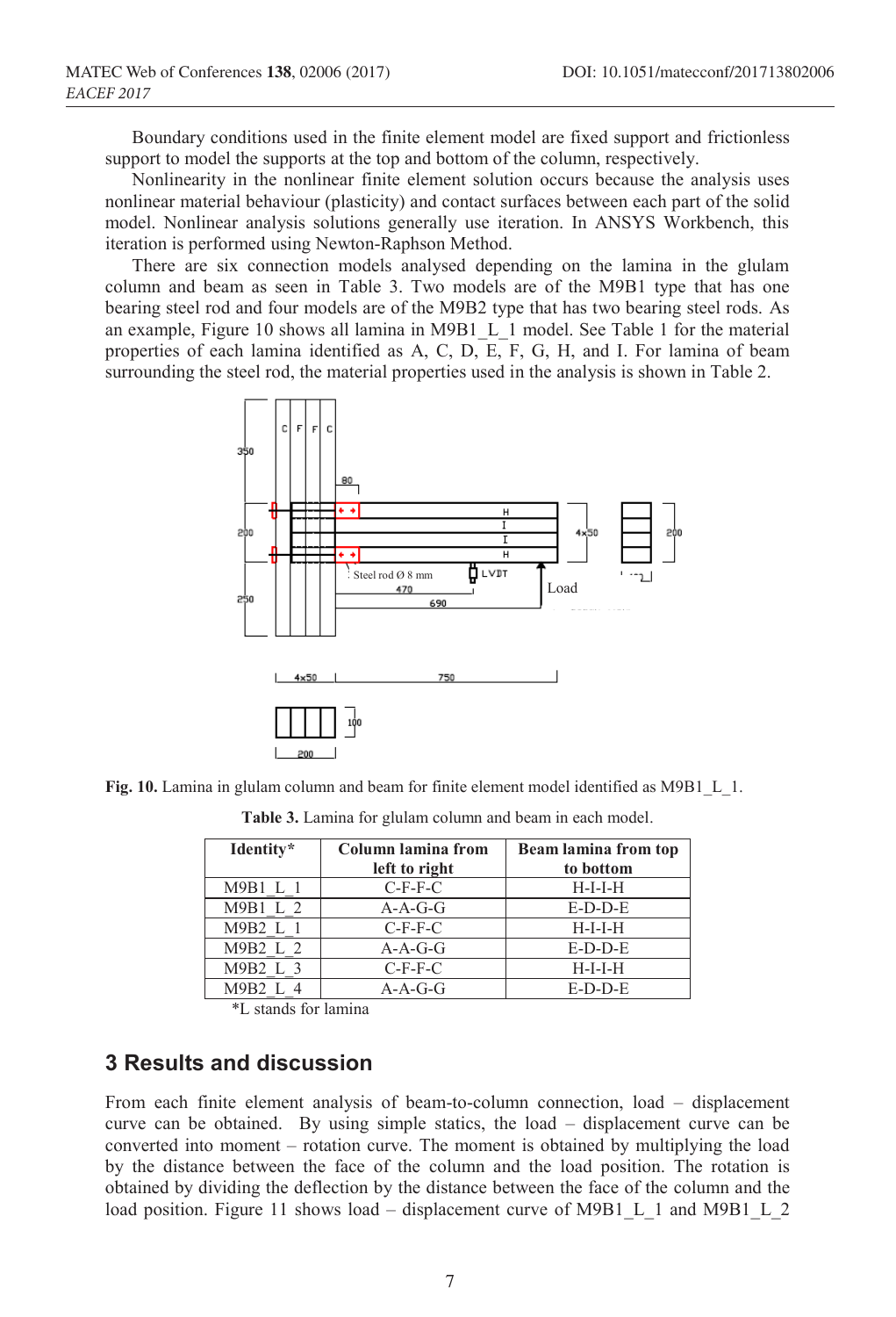obtained from non-linear finite element analysis under monotonic loading condition, as an example. Experimental results [3] for the same models are also shown in the figure. Figure 12 shows the moment – rotation curve for the same models as the ones in Figure 11. In Figure 12, the moment – rotation curves for both models under cyclic loading are also plotted for comparison.

It can be seen from Figures 11, 13, and 14 that for both M9B1 and M9B2 connections, FEA gives higher load (and hence moment) carrying capacity compared to experimental results. On the other hand, experimental results show larger ductility compared to FEA results. Furthermore, from Figure 12, it is seen that the plasticity of M9B1 connection has occurred. However, the cyclic loading results of FEA could not show the expected hysteretic loop as usually happens in a beam-to-column connection. The same phenomenon is also seen in M9B2 connection type. This is partly because the FEA could not model both micro-cracks and macro-cracks that occurred in the experimental tests. Note that the static loading curve in Figure 12 is obtained by assuming an odd function.



Fig. 11. Load – displacement curves obtained from FEA for M9B1 L 1 and M9B1 L 2 under static monotonic loading. Experimental results [3] are also shown for comparison.

Other properties of the connections developed in this study have been obtained from FEA. Initial elastic rotational stiffness *Ke*, rotation ductility *µrotation*, maximum moment  $M_{max}$ , and the deflection at maximum load  $D_{max}$  for each connection type are shown in Table 3. Clearly lamina properties have effects on all of these properties. On average, M9B2 connection type has higher initial elastic rotational stiffness and ductility than M9B2 connection type. The maximum moment capacities of both connection types, however, are almost the same.



**Fig. 12.** Moment– rotation curves obtained from FEA for M9B1\_L\_1 and M9B1\_L\_2 under static monotonic and cyclic loadings.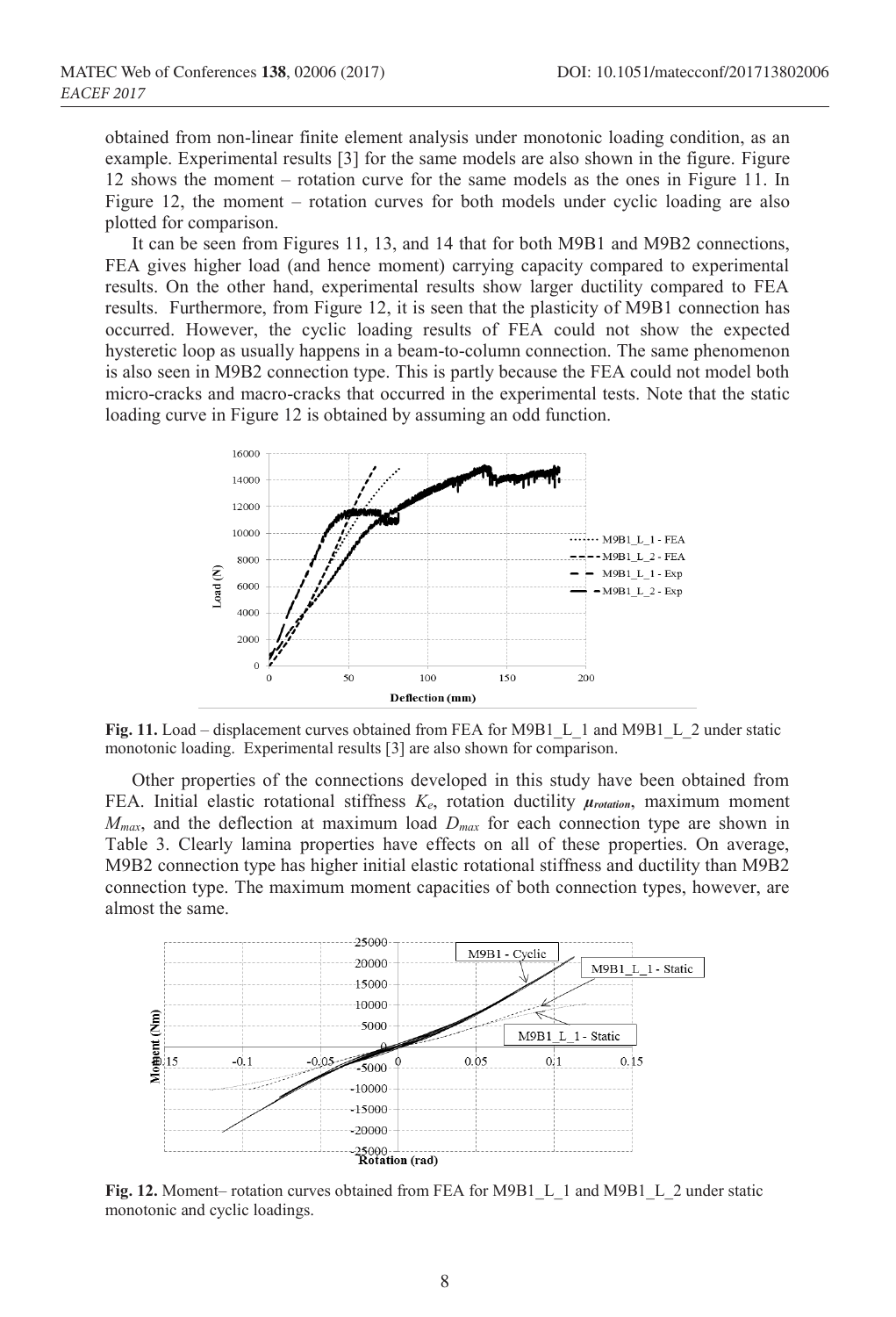

**Fig. 13.** Load – displacement curves obtained from FEA for M9B2\_L\_1 and M9B2\_L\_3 under static monotonic loading. Experimental results [3] are also shown for comparison.



**Fig. 14.** Load – displacement curves obtained from FEA for M9B2\_L\_2 and M9B2\_L\_4 under static monotonic loading. Experimental results [3] are also shown for comparison.